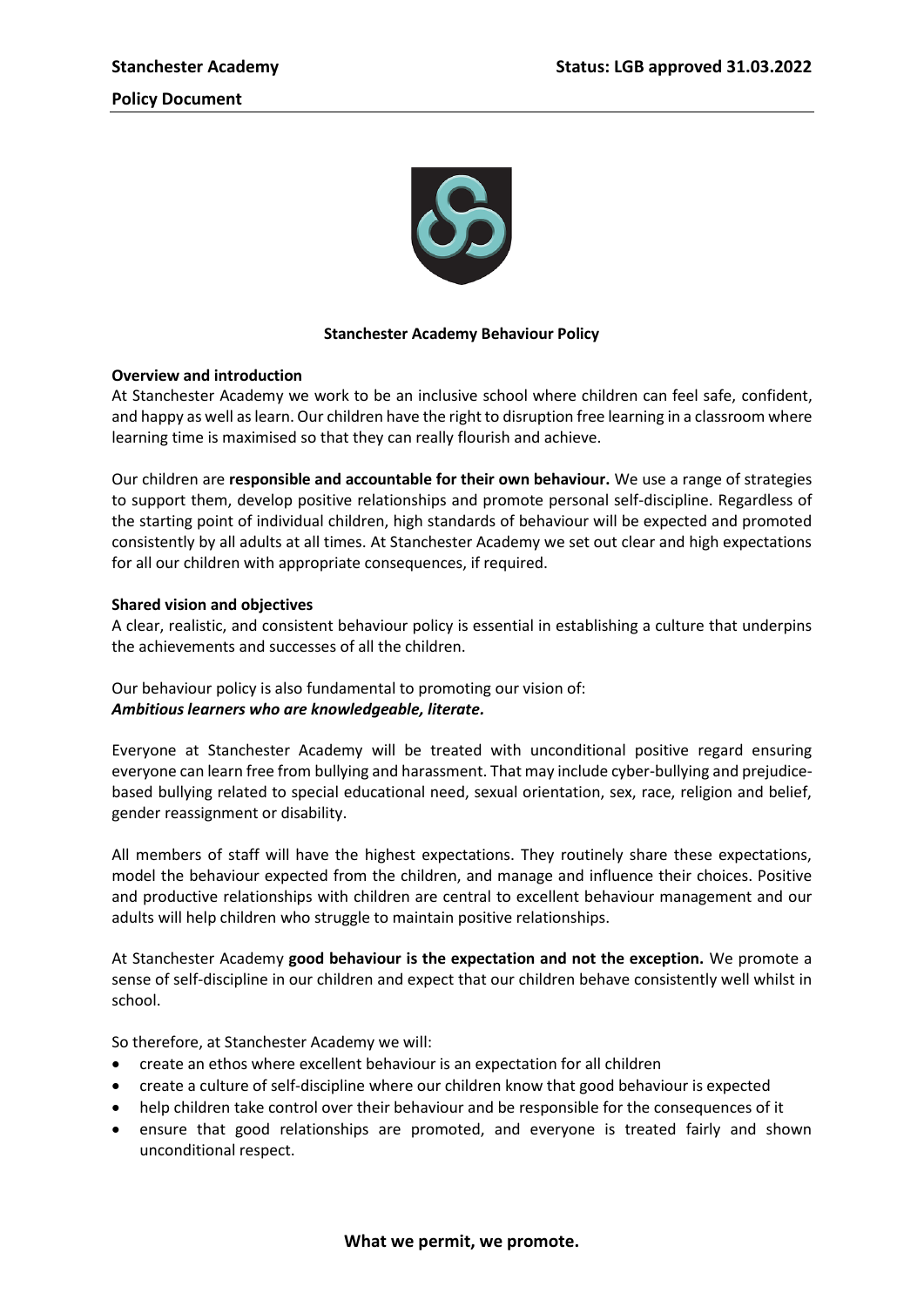#### **We all follow the same principles**

At Stanchester Academy we subscribe to a set of consistent principles that guide our practice and interactions with children:

- we know our children and meet their needs
- we share and model our high expectations
- we praise and reward effort
- we recognise when children do well
- we promote self-discipline
- we correct in private unemotionally and praise with emotion in public
- we step our consequences
- we follow up without exception
- we deescalate conflict

### **We all use the same visible consistencies**

- We meet and greet at the classroom door, preparing equipment promptly.
- Self-starter, immediate short self-retrieval activity in silence, low stakes self-assessment.
- Learning climate, warm but assertive following the behaviour and rewards policy, reading and writing tasks always silent.
- Challenge, teach to the top, supporting high expectations, deliberate practice and academic language.
- Student exit, pack away 2 minutes before lesson end, check uniform, stood behind chairs silently and controlled dismissal.

#### **Positive reinforcement, responsibility and reward**

At Stanchester Academy we have a clear system that ensures our children's excellent conduct is acknowledged, valued, appreciated and recognised. All children are aware that making positive choices about behaviour results in positive consequences and acknowledgements. We recognise and acknowledge good behaviour through;

- regular and sincere verbal praise
- positive recognition through class and school achievement awards
- Reward points for demonstrating effort and achievement.
- Head Teacher and Curriculum leader awards
- Termly top ten achievement awards and certificates
- Celebration Assemblies
- Yearly outstanding effort letter, academic trip, Y11 prom tickets (raffle)
- Positive notes, postcards home, letters home
- Positive phone calls, text messages, emails home

| Daily                                                                                   | Weekly                                                                                                            | <b>Half Termly</b>                                          |
|-----------------------------------------------------------------------------------------|-------------------------------------------------------------------------------------------------------------------|-------------------------------------------------------------|
| Teachers award achievement<br>points every lesson for students<br>meeting and exceeding | All staff will end their week with a<br>positive call home to a student who<br>has worked exceptionally well that | Top 5 students in each year group<br>get a free lunch pass. |
| expectations.                                                                           | week.                                                                                                             | Staff nominate for Head Teacher                             |
|                                                                                         |                                                                                                                   | Awards, Winners receive                                     |
|                                                                                         | Prize draw for students with                                                                                      | certificates and letters home.                              |
|                                                                                         | attendance over 97%                                                                                               |                                                             |
|                                                                                         |                                                                                                                   | Students with 0 behaviour points                            |
|                                                                                         | Weekly punctuality prize draw.                                                                                    | each half term get a letter home.                           |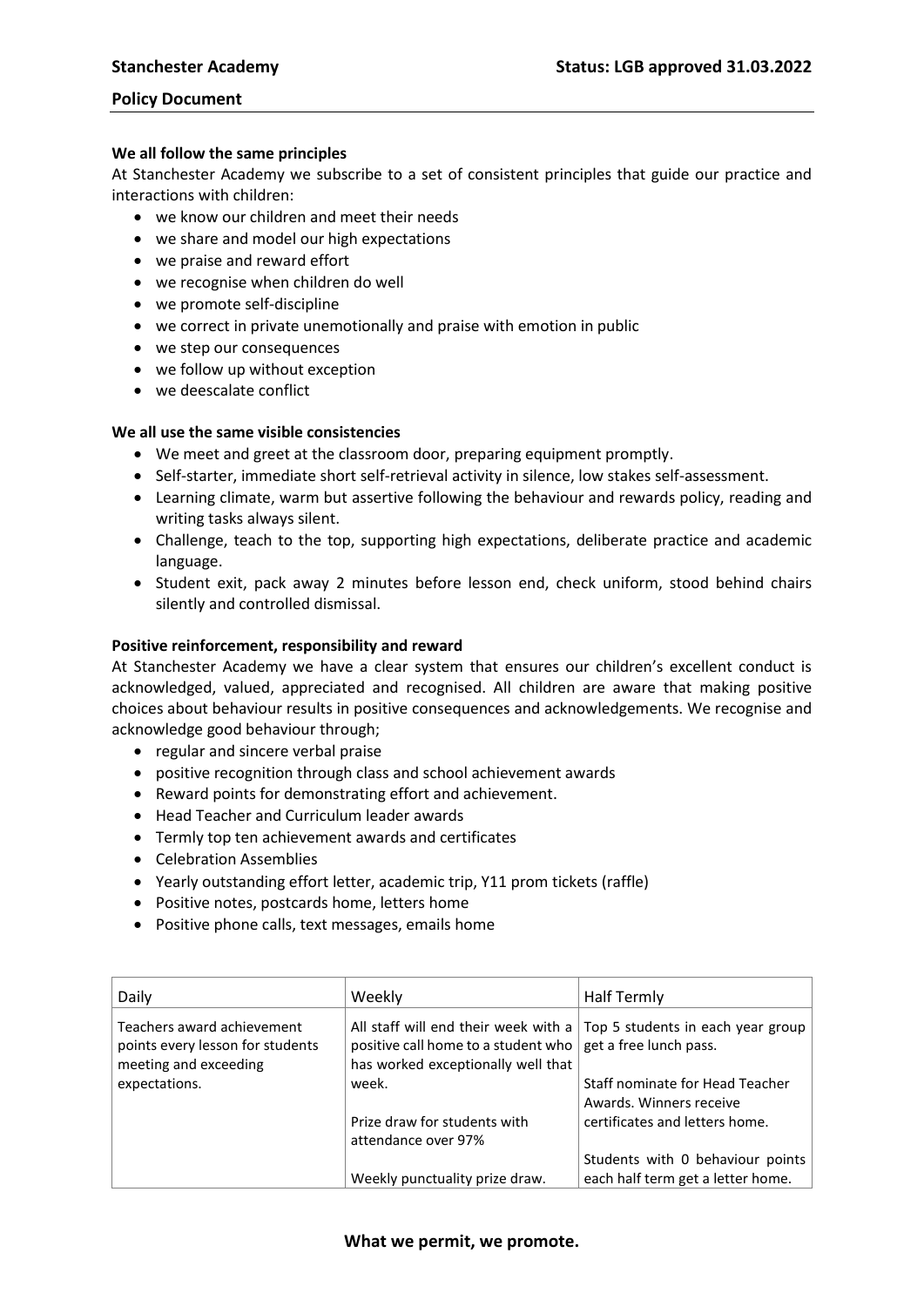| Student of the week postcards sent   Top tutor points prize.<br>home from each member of staff. |                             |
|-------------------------------------------------------------------------------------------------|-----------------------------|
|                                                                                                 | Top tutor attendance prize. |
| The tutor group / class with the                                                                |                             |
| most improved attendance each                                                                   |                             |
| week also receive additional                                                                    |                             |
| achievement points.                                                                             |                             |

## **Applying sanctions**

Behaviour management at classroom level begins with a positive and proactive approach.

This could include:

- redirection
- non-verbal strategies eye contact, gesture, self-interrupt.
- rule reminders such as positive group correction ("We're following along in our books"), anonymous individual correction ("We need two more people") or private individual correction
- gentle encouragement
- sitting in another part of the room but still within the lesson
- peer led approaches changing groupings, encouraging positive pairings

For the vast majority of our children a rule reminder is all that is needed. Children who continue to behave inappropriately must know that they are responsible for their choices. Staff will make it clear to the child in what way they have not behaved as expected and link sanctions to it calmly and without emotion. It is in nobody's interest to confront poor behaviour with anger or inappropriate emotion. At Stanchester Academy the adults de-escalate skilfully.

We use a stepped approach to managing behaviour: **Expectation - Reminder - Consequence** 

- **We set out expectations**
- **We remind students of those expectations**
- **Where necessary, we apply an appropriate consequence**

#### Classroom expectations

Every second is precious. Children and young people need to be on time to school and lessons. If they are 2 minutes late to each lesson every day that equates to 50 minutes per week and 32 hours per academic year. Following our classroom expectations is vital so that more time can be spent learning. In order to support children and young people to reach the expectations teachers will guide them to follow the strategies below:

#### Students will:

- Arrive to school and lessons on time
- Complete a silent quiz / Do Now at the start of every lesson
- Follow instructions the first time of asking
- Work in silence when instructed to do so
- Stay on task and work hard even when they find the work challenging
- Complete homework as specified, to a good standard and on time
- Produce their best work; otherwise, they will do it again

#### **What we permit, we promote.**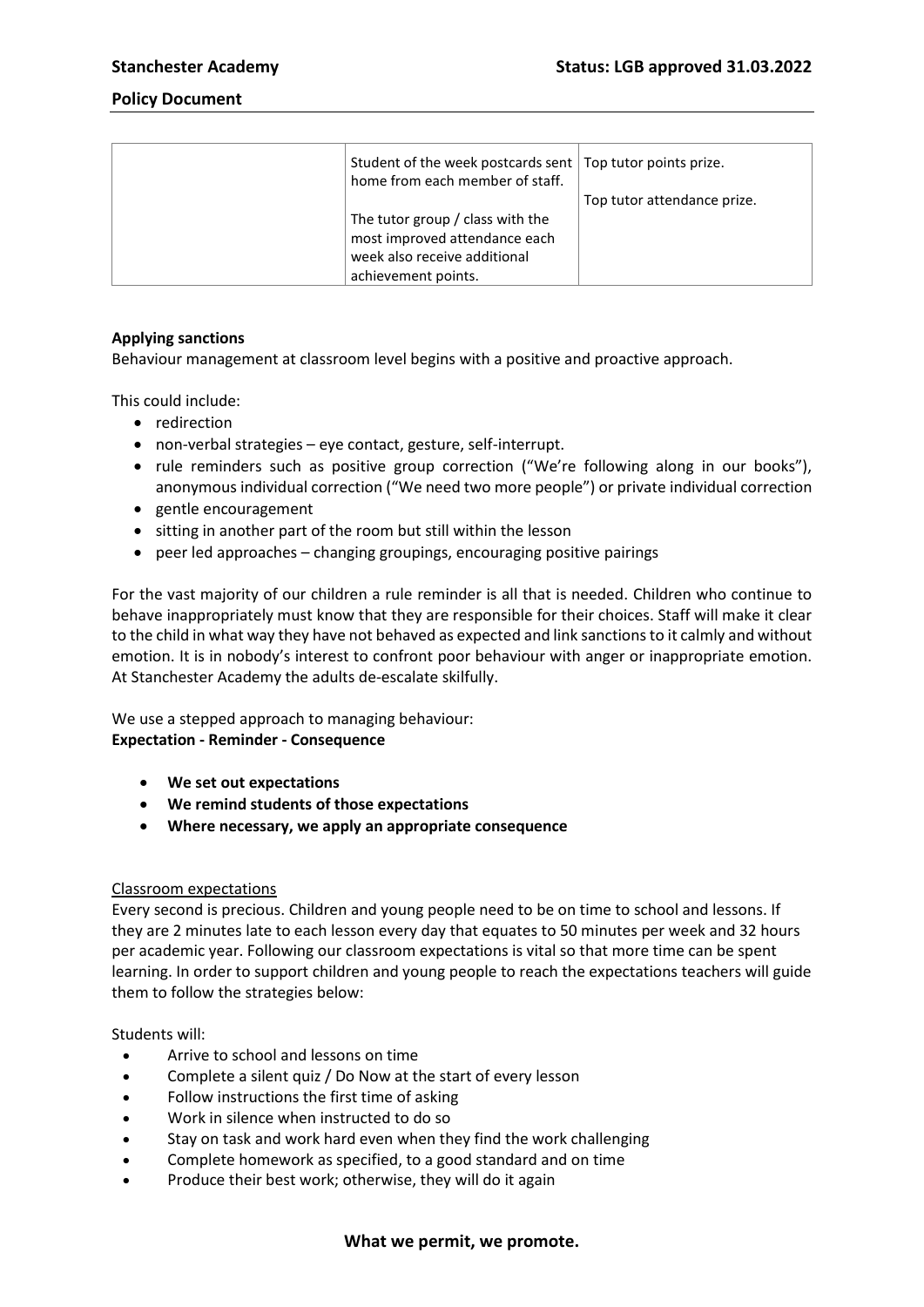- Ensure books/folders are neat and tidy e.g. no pieces of paper will stick out / fall out of books
- Include the title and date and underline them.
- Not graffiti/doodle on their books/folders
- Sit in allocated seat on the teachers seating plan
- Follow text with a ruler when reading (this helps them concentrate and remember more)
- Make corrections to their work where highlighted and improve their work after feedback
- Raise their hand to ask or respond to a question. Calling out is never permitted.

*Examples of behaviours and consequences can be found in the table below.* 

| <b>B1</b>          | <b>B2</b>          | <b>B3</b>                | <b>B4</b>                   | <b>B5</b>                            |
|--------------------|--------------------|--------------------------|-----------------------------|--------------------------------------|
| <b>Warning and</b> | <b>Centralised</b> | Use buddy                | <b>Bespoke consequence</b>  | <b>Bespoke consequence</b>           |
| logged             | <b>lunchtime</b>   | timetable                | <b>Removal by on-call</b>   |                                      |
|                    | detention.         | <b>Centralised after</b> | <b>HT Detention</b>         |                                      |
|                    |                    | school 30-minute         | <b>Face to face meeting</b> |                                      |
|                    |                    | detention.               | with parents                |                                      |
|                    |                    | <b>Phone call from</b>   |                             |                                      |
|                    |                    | teacher                  |                             |                                      |
| Not paying         | Continuation       | Continuation of B1/      | Defiance                    | Drug or alcohol related issue.       |
| attention          | of B1              | <b>B2</b> behaviour      |                             |                                      |
|                    | behaviour          |                          | <b>Bullying or</b>          | Use or threat of use of an offensive |
| Off task           |                    | Foul / sexual            | harassment.                 | weapon or prohibited item.           |
| behaviour          | Mobile phone       | language                 |                             |                                      |
|                    | seen or heard      |                          | Verbal abuse to peer        | Serious actual or threatened         |
| Talking out of     | (Repeat            | Disturbing an exam       | or staff.                   | violence against peer or staff       |
| turn               | offenders will     |                          |                             | including physical assault.          |
|                    | receive            | Being COVID non-         | Vandalism, damage or        |                                      |
| Lack of effort     | mobile phone       | secure                   | theft.                      | Racist or homophobic or              |
|                    | ban letters)       |                          |                             | discriminatory language. Including   |
| Not following      |                    | Home Learning not        | Dangerous behaviour.        | Racist abuse.                        |
| instructions       | Late after         | complete                 |                             |                                      |
| first time         | close of           |                          | Smoking including e-        | Sexual Misconduct, violence and      |
|                    | register           | *Unauthorised            | cigarette.                  | harassment.                          |
| Disruption to      |                    | absence from             |                             |                                      |
| learning           |                    | lesson.                  | Inappropriate use of        | Verbal abuse/threatening             |
|                    |                    | More than 10             | social media or online      | behaviour against an adult or peer.  |
| Inappropriate      |                    | minutes is truancy       | technology.                 |                                      |
| language           |                    | and results in           |                             | Persistent disruptive behaviour.     |
| (including         |                    | placement within         |                             |                                      |
| swear words)       |                    | ALP.                     |                             | Abuse against sexual orientation     |
|                    |                    |                          |                             | and gender identity or disability.   |
| No                 |                    |                          |                             |                                      |
| Equipment          |                    |                          |                             | Wilful and repeated transgression    |
|                    |                    |                          |                             | or protective measures in place to   |
|                    |                    |                          |                             | protect public health.               |
|                    |                    |                          |                             |                                      |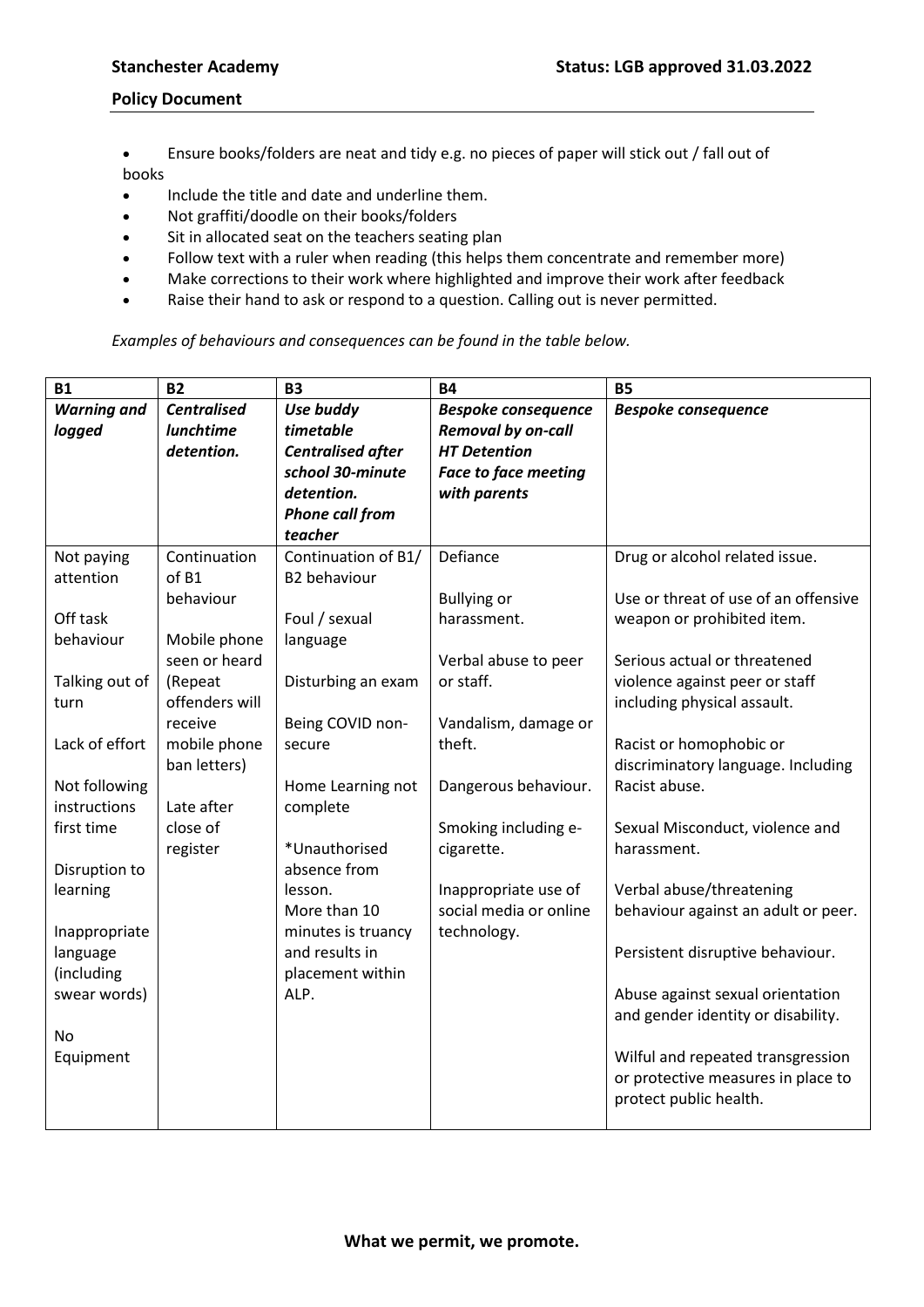### **Working with parents/guardians**

Clear communication on behaviour issues with parents is critical. Parents want to know when things are going well as much as they want to be informed when things are not. Communication with parents on behaviour **will almost always be positive.**

Children who struggle with their personal discipline benefit from a consistent approach at school *and* home. Simple agreements that give the child the same message have maximum impact so class teachers and parents will need to work in partnership.

Parents must take responsibility for their child's behaviour – this responsibility does not stop at the school gate. Where appropriate parents will be called in to school to help support the school in the management of their child's behaviour.

### **Working in partnership**

As a school we work in close partnership with a range of agencies to improve outcomes for our children. This includes working with partners such as;

- Educational psychologists
- Pupil referral units
- APEX
- CAMHS
- Any counselling services within or external to the Trust.
- Local partner schools such as other trust schools

## **Further sanctions**

It is recognised that for some children further sanctions may need to be used.

#### **Internal exclusion Removal from lesson to Alternative lesson provision.**

We have identified a group of serious behaviours that we believe have no place within our school or the society outside of school for which we are preparing our children. The list below is not exhaustive and does not indicate that the behaviours either currently or previously exist in the school:

- serious physical assault on any member of the school community
- the use of homophobic or racist language
- bullying
- throwing objects with the intention to harm or hurt someone
- demonstrating inappropriate sexualised behaviour
- stealing from another person or school
- leaving school grounds without permission
- deliberately spitting at another person
- Sexual Misconduct and harassment

Any of the Incidents above will, in the first instance, result in an immediate internal exclusion. This will ensure the safety of everyone involved and enable appropriate time for a thorough investigation to take place. Each incident will be treated on individual merit with the final decision being made by the headteacher, and in his/her absence, the most senior colleague.

#### **What we permit, we promote.**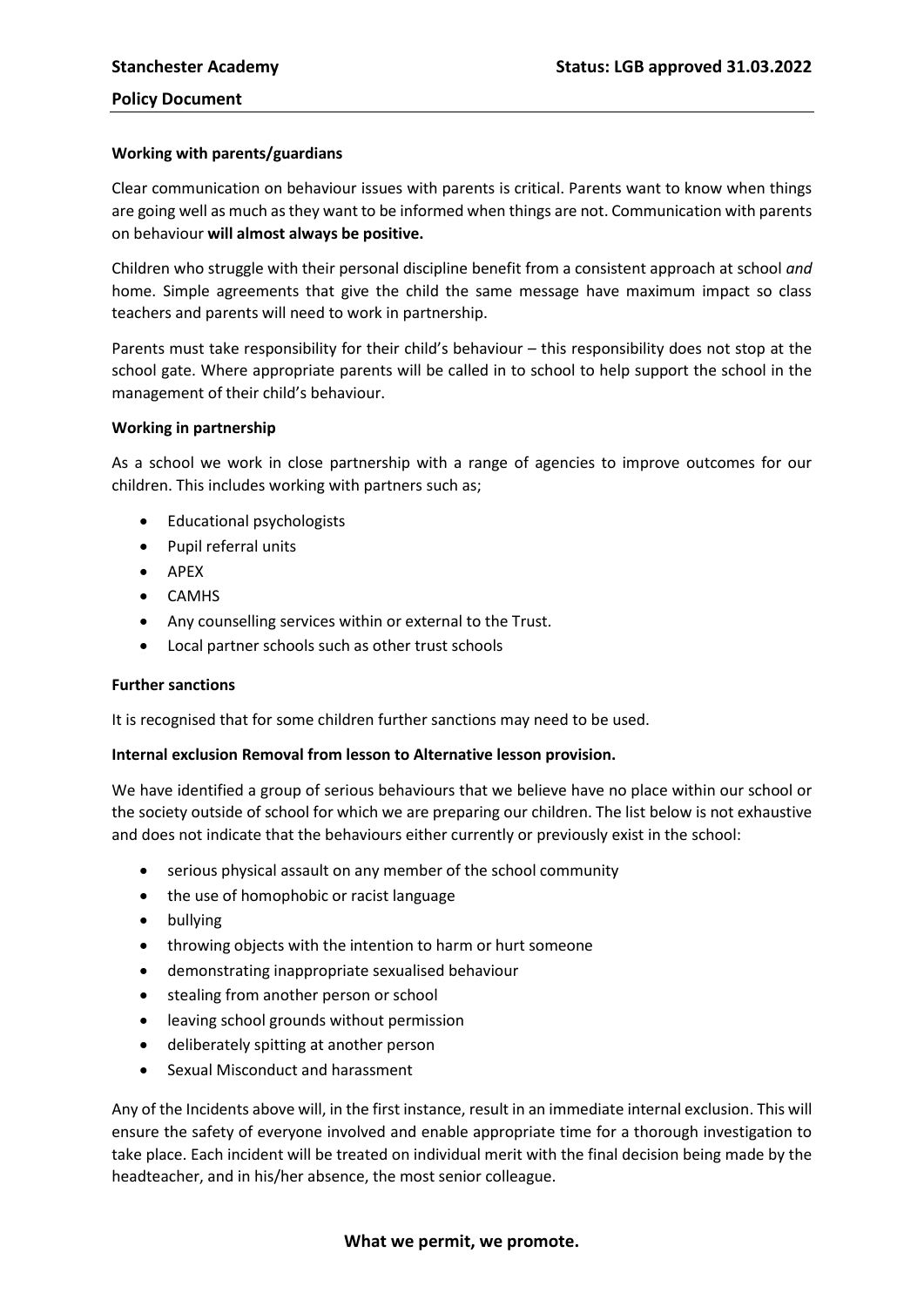#### **Suspension and permanent exclusion**

The decision to suspend a child will be taken in the following circumstances:

- In response to persistent or serious breach of the school's behaviour policy
- If allowing the child to remain in school would seriously harm the education or welfare of the children or others in the Academy.

Suspension and Exclusion is an extreme sanction and is only administered by the Headteacher (in the absence of the Head teacher, the Deputy Headteacher, who has been nominated to act in that role)

### **Suspension**

Most suspensions are of short duration, usually between one and three days.

The Governors have established arrangements to review promptly all suspensions that would lead to a student being excluded for over 15 days in one term or missing a national test.

Prior to suspension, parents/carers are contacted immediately where possible by phone. A letter will also be sent by post giving details of the suspension exclusion and the date the suspension ends. We will always make contact with parents on the same day as any suspension is given. Firstly, by phone and then by email if we are unable to make phone contact.

A re-integration meeting will be held following the expiry of the suspension and this will involve the appropriate leadership staff. The student and parents/carers will agree to targets which will be recorded on a re-integration contract that will be signed at the end of the meeting.

During the course of a suspension the child needs to remain at home, parents/carers are advised that the child is not allowed on school premises, and that daytime supervision is their responsibility. They should access work suitable to their age range from the following platform:

## <https://www.mygetahead.org/>

#### **Permanent Exclusion**

The Governors have established arrangements to review promptly all permanent exclusions from the school and all suspensions that would lead to a child being suspended for over 15 days in one term.

The decision to exclude a child permanently is a serious one. There are two main types of circumstances in which permanent exclusion may be considered:

The first is a final, formal step after dealing with disciplinary offences following the use of a wide range of strategies, which have been used without success. It is an acknowledgement that all available strategies have been exhausted and is used as a last resort.

The second is where there are exceptional circumstances, and it is not appropriate to implement other strategies and where it could be appropriate to permanently exclude a child for a first or 'one off' offence. These might include:

- 1. Serious actual or threatened violence against another student or a member of staff
- 2. Sexual violence, abuse, assault and harassment
- 3. Supplying an illegal drug
- 4. Carrying an offensive weapon\*

#### **What we permit, we promote.**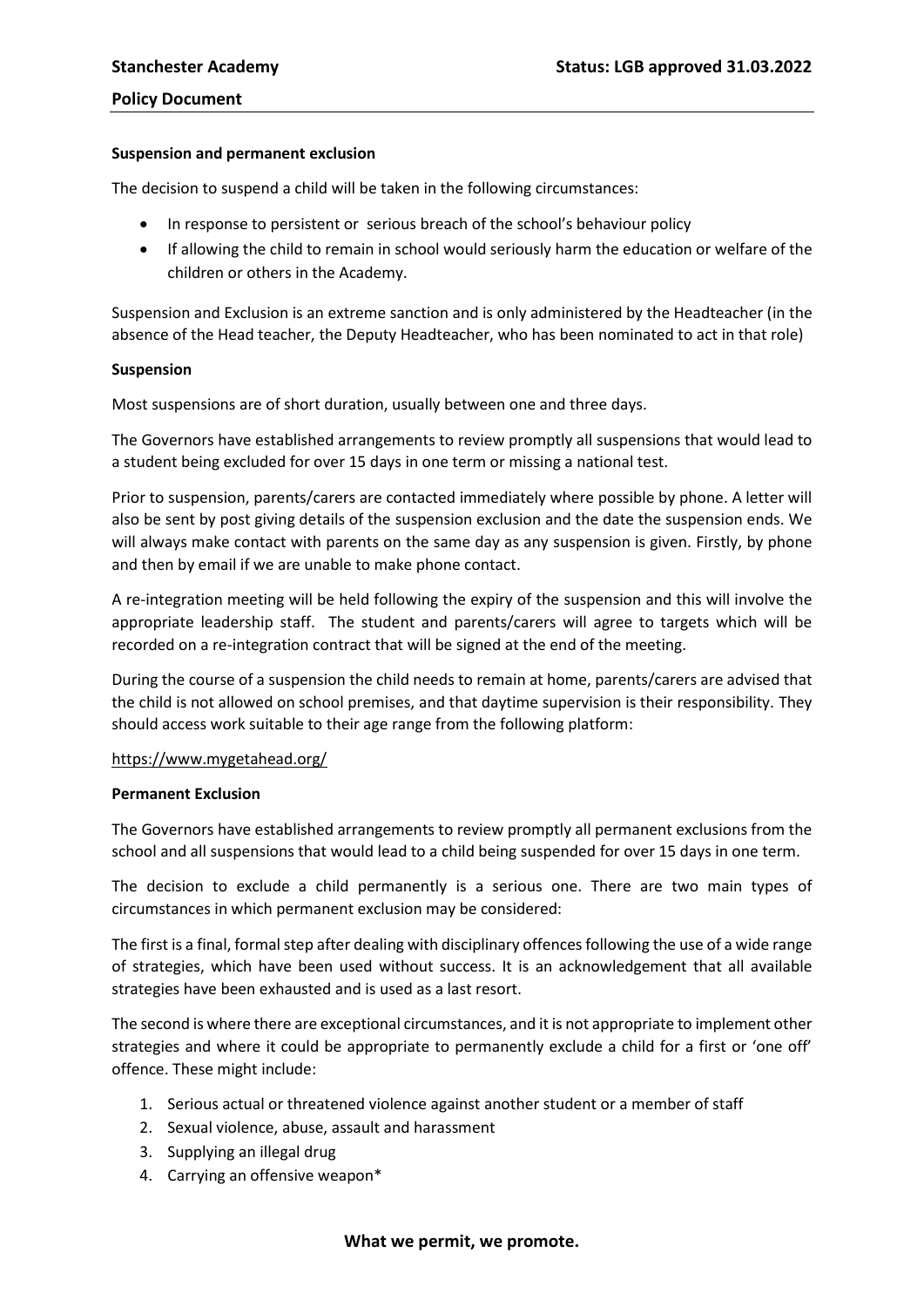5. Arson

The school will consider police involvement for any of the above offences. These instances are not exhaustive but are illustrative of the fact that such behaviour seriously affects the discipline and well-being of the school.

General factors the Academy considers before making a decision to exclude;

Exclusion will not be imposed instantly unless there is an immediate threat to the safety of others in the school or the student concerned. Before deciding whether to exclude a child either permanently or for a fixed period the appropriate member of staff will:

- 1. Ensure appropriate investigations have been carried out
- 2. Consider all the evidence available to support the allegations taking into account the Behaviour Policy and Single Equality Scheme
- 3. Allow the child to give her/his version of events.
- 4. Check whether the incident may have been provoked for example by bullying or by racial or sexual harassment.

# **Use of reasonable force**

If an incident occurs where a child or others are at risk, or a child is causing serious damage or disruption, trained staff will act using appropriate techniques, up to and including the use of physical intervention. No teacher or adult working with children every wants to use physical restraint. There is always risk for children when adults restrain even when using the least intrusive techniques.

Any use of force by staff will be reasonable, proportionate, and lawful. Reasonable force will be used in accordance with the DfE guidance 'Use of reasonable force: advice for Headteacher, teachers and governing bodies' and only when necessary. Any use of reasonable force is for the minimum time necessary to prevent a pupil from doing or continuing to do any of the following:

- 1. Committing a criminal offence;
- 2. Injuring themselves or others;
- 3. Causing damage to property (including their own);
- 4. Engaging in any behaviour prejudicial to good order and discipline at the school or among any of its pupils, whether that behaviour occurs in a classroom or elsewhere.

Where restrain is used by staff, this is recorded in writing and logged in SIMS. The child's parents will be informed at the earliest possible opportunity. Force is never used as a form of punishment.

## **Malicious allegations against staff**

Where a child makes an accusation against a member of staff and the accusation is shown to have been deliberately invented or malicious, the Headteacher will consider whether to take disciplinary action in accordance with this policy. This may include a referral to the police to consider if action might be appropriate.

## **Searching, Screening and confiscation**